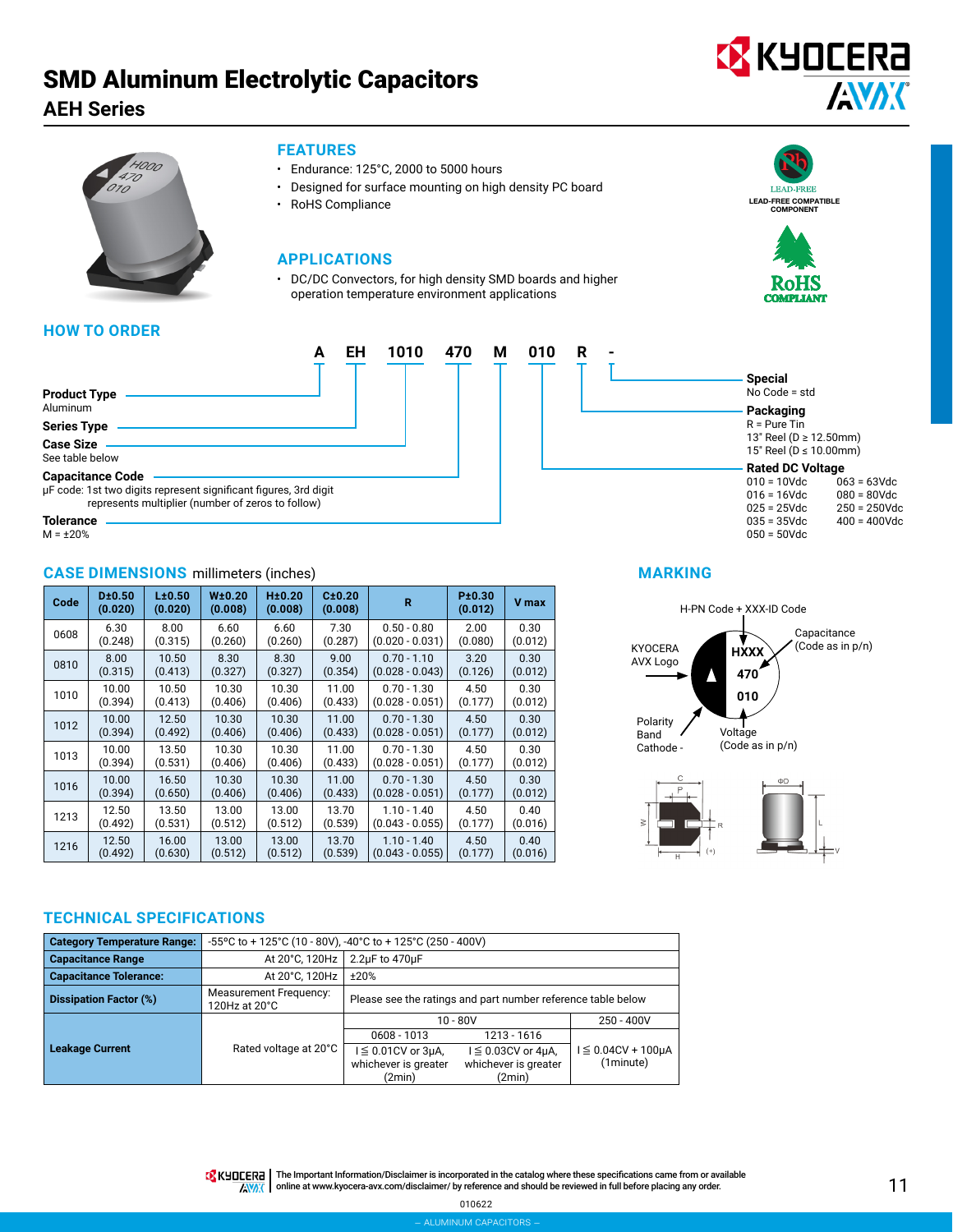# SMD Aluminum Electrolytic Capacitors **AEH Series**



# **CAPACITANCE AND RATED VOLTAGE RANGE (FIGURES DENOTES CASE SIZE)**

|     | Capacitance |            | Rated Voltage DC (V <sub>R</sub> ) |            |      |            |      |            |             |      |  |  |
|-----|-------------|------------|------------------------------------|------------|------|------------|------|------------|-------------|------|--|--|
| μF  | Code        | <b>10V</b> | 16V                                | <b>25V</b> | 35V  | 50V        | 63V  | <b>80V</b> | <b>250V</b> | 400V |  |  |
| 2.2 | 2R2         |            |                                    |            |      |            |      |            |             | 0810 |  |  |
| 4.7 | 4R7         |            |                                    |            |      |            |      |            | 1010        | 1010 |  |  |
| 6.8 | 6R8         |            |                                    |            |      |            |      |            |             | 1013 |  |  |
| 10  | 100         |            |                                    |            |      | 0608       |      |            |             | 1016 |  |  |
| 22  | 220         |            |                                    |            |      | 0608       |      |            |             |      |  |  |
| 33  | 330         |            |                                    |            |      | 0608       |      |            |             |      |  |  |
| 47  | 470         |            |                                    | 0608       | 0608 | 0810       |      | 1010       |             |      |  |  |
| 100 | 101         | 0608       | 0608,0810                          | 0810       | 0810 | 1010       | 1012 |            |             |      |  |  |
| 220 | 221         |            |                                    | 1010       | 1010 | 1012, 1213 |      |            |             |      |  |  |
| 330 | 331         |            |                                    | 1010       |      | 1216       |      |            |             |      |  |  |
| 470 | 471         | 1010       | 1012                               | 1213       | 1216 |            |      |            |             |      |  |  |

Released ratings

# **RATINGS & PART NUMBER REFERENCE**

| Part No.                                                      | <b>Case Size</b> | Capacitance<br>$(\mu F)$ | <b>Rated Voltage</b><br>(V)       | DF Max.<br>(%) | <b>100kHz</b><br><b>RMS Current</b><br>(mA) |  |  |  |  |  |
|---------------------------------------------------------------|------------------|--------------------------|-----------------------------------|----------------|---------------------------------------------|--|--|--|--|--|
|                                                               | 10 Volt          |                          |                                   |                |                                             |  |  |  |  |  |
| AEH0608101M010R                                               | 0608             | 100                      | 10                                | 24             | 110                                         |  |  |  |  |  |
| AEH1010471M010R                                               | 1010             | 470                      | 10                                | 24             | 296                                         |  |  |  |  |  |
|                                                               | 16 Volt          |                          |                                   |                |                                             |  |  |  |  |  |
| AEH0608101M016R                                               | 0608             | 100                      | 16                                | 20             | 110                                         |  |  |  |  |  |
| AEH0810101M016R                                               | 0810             | 100                      | 16                                | 20             | 220                                         |  |  |  |  |  |
| AEH1012471M016R                                               | 1012             | 470                      | 16                                | 20             | 340                                         |  |  |  |  |  |
|                                                               |                  | 25 Volt                  |                                   |                |                                             |  |  |  |  |  |
| AEH0608470M025R                                               | 0608             | 47                       | 25                                | 16             | 110                                         |  |  |  |  |  |
| AEH0810101M025R                                               | 0810             | 100                      | 25                                | 16             | 220                                         |  |  |  |  |  |
| AEH1010221M025R                                               | 1010             | 220                      | 25                                | 16             | 296                                         |  |  |  |  |  |
| AEH1010331M025R                                               | 1010             | 330                      | 25                                | 16             | 296                                         |  |  |  |  |  |
| AEH1213471M025R                                               | 1213             | 470                      | 25                                | 16             | 750                                         |  |  |  |  |  |
|                                                               |                  | 35 Volt                  |                                   |                |                                             |  |  |  |  |  |
| AEH0608470M035R                                               | 0608             | 47                       | 35                                | 14             | 110                                         |  |  |  |  |  |
| AEH0810101M035R                                               | 0810             | 100                      | 35                                | 14             | 220                                         |  |  |  |  |  |
| AEH1010221M035R                                               | 1010             | 220                      | 35                                | 14             | 296                                         |  |  |  |  |  |
| AEH1216471M035R                                               | 1216             | 470                      | 35                                | 14             | 900                                         |  |  |  |  |  |
|                                                               |                  | 50 Volt                  |                                   |                |                                             |  |  |  |  |  |
| AEH0608100M050R                                               | 0608             | 10                       | 50                                | 14             | 83                                          |  |  |  |  |  |
| AEH0608220M050R                                               | 0608             | 22                       | 50                                | 14             | 83                                          |  |  |  |  |  |
| AEH0608330M050R                                               | 0608             | 33                       | 50                                | 14             | 83                                          |  |  |  |  |  |
| AEH0810470M050R                                               | 0810             | 47                       | 50                                | 14             | 160                                         |  |  |  |  |  |
| AEH1010101M050R                                               | 1010             | 100                      | 50                                | 14             | 247                                         |  |  |  |  |  |
| AEH1012221M050R                                               | 1012             | 220                      | 50                                | 14             | 350                                         |  |  |  |  |  |
| AEH1213221M050R                                               | 1213             | 220                      | 50                                | 14             | 550                                         |  |  |  |  |  |
| AEH1216331M050R                                               | 1216             | 330                      | 50                                | 14             | $\overline{700}$                            |  |  |  |  |  |
|                                                               |                  | 63 Volt                  |                                   |                |                                             |  |  |  |  |  |
| AEH1012101M063R                                               | 1012             | 100                      | 63                                | 12             | 270                                         |  |  |  |  |  |
|                                                               |                  | 80 Volt                  |                                   |                |                                             |  |  |  |  |  |
| AEH1010470M080R                                               | 1010             | 47                       | 80                                | 12             | 245                                         |  |  |  |  |  |
|                                                               |                  | <b>250 Volt</b>          |                                   |                |                                             |  |  |  |  |  |
| AEH10104R7M250R                                               | 1010             | 4.7                      | 250                               | 24             | 59                                          |  |  |  |  |  |
|                                                               |                  | <b>400 Volt</b>          |                                   |                |                                             |  |  |  |  |  |
| AEH08102R2M400R                                               | 0810             | 2.2                      | 400                               | 30             | 30                                          |  |  |  |  |  |
| AEH10104R7M400R                                               | 1010             | 4.7                      | 400                               | 30             | 65                                          |  |  |  |  |  |
| AEH10136R8M400R                                               | 1013             | 6.8                      | 400                               | 30             | 90                                          |  |  |  |  |  |
| AEH1016100M400R<br>the committee of the committee of the com- | 1016<br>0.0500   | 10<br>$\sim$             | 400<br>$0.0011 - 0.77110 - 11.50$ | 30             | 102                                         |  |  |  |  |  |

All technical data relates to an ambient temperature of +25C. Capacitance and DF are measured at 120Hz, 0.5RMS with DC bias of 2.2 volts.

DCL is measured at rated voltage after 5 minutes.

The Important Information/Disclaimer is incorporated in the catalog where these specifications came from or available<br>online at [www.kyocera-avx.com/disclaimer/](http://www.kyocera-avx.com/disclaimer/) by reference and should be reviewed in full before placing any

081621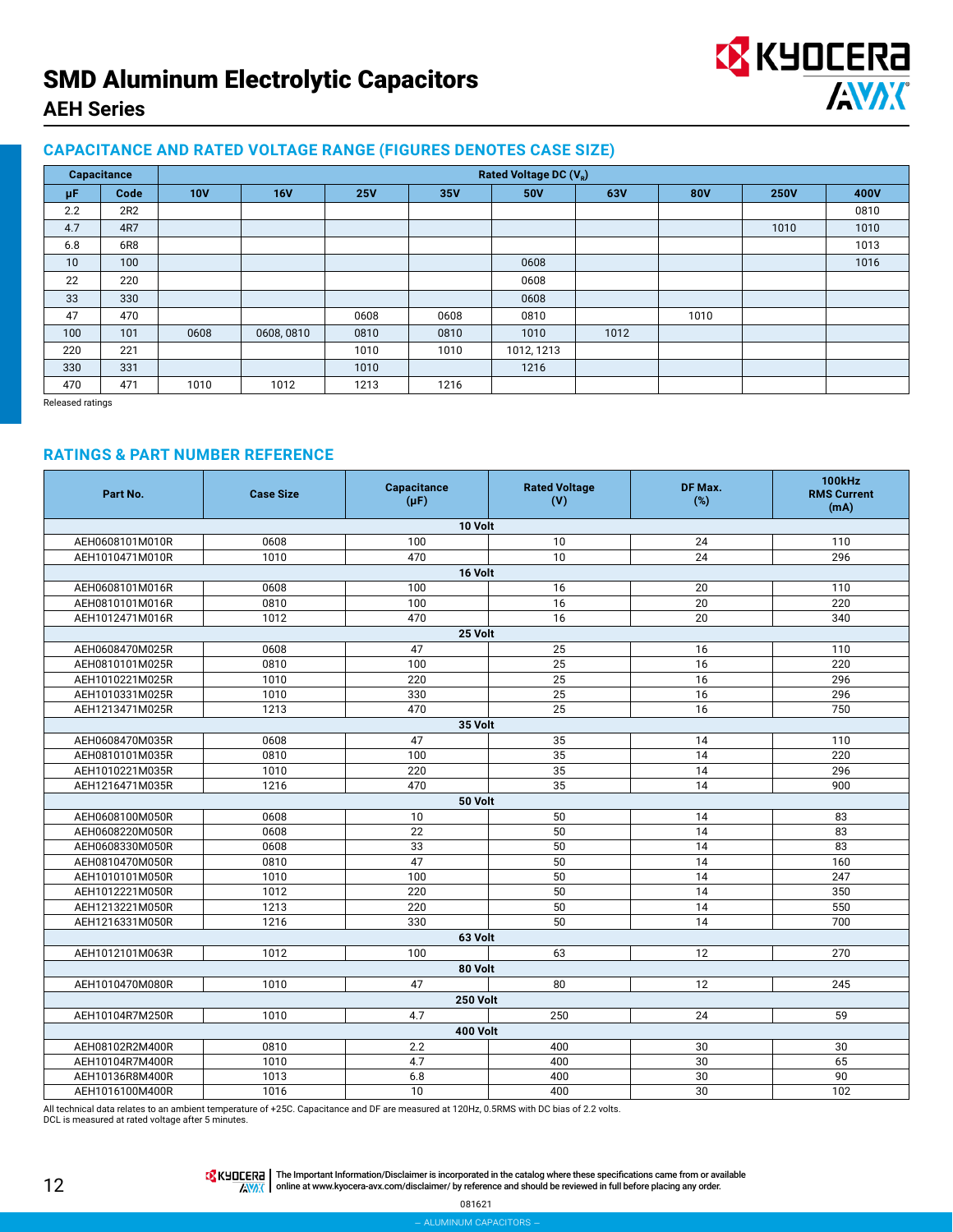# SMD Aluminum Electrolytic Capacitors

# **EX KYOCERA AVAK**

# **AEH Series**

# **FREQUENCY COEFFICIENT OF PERMISSIBLE RIPPLE CURRENT**

| <b>Rated Voltage (Vdc)</b> | Capacitance $(\mu F)$ | $120 - 1K$ (Hz) | $1K - 10K$ (Hz) | $10K - 100K$ (Hz) | 100K(Hz) |
|----------------------------|-----------------------|-----------------|-----------------|-------------------|----------|
| $10 - 80$                  | Cap. < 220            | 0.40            | 0.75            | 0.90              | 1.00     |
|                            | $220 \leq$ Cap. < 470 | 0.50            | 0.85            | 0.94              | 1.00     |
| $250 - 400$                | $Cap. \leq 33$        | 0.55            | 0.83            | 0.97              | 1.00     |
|                            | Cap. > 33             | 0.66            | 0.86            | 0.93              | 1.00     |

Internal heating produced by ripple current will reduce the lifetime of capacitors, at a rate of halving the lifetime with every 5**°**C rise. When long life performance is required in actual use the rms ripple current should be minimized.

#### **REFLOW**

| Diameter (mm)               | $\Phi$ 6.3   | $\Phi$ 8                      | $\Phi$ 10      | Φ12.5                         |  |  |  |  |  |  |
|-----------------------------|--------------|-------------------------------|----------------|-------------------------------|--|--|--|--|--|--|
| <b>Peak Temperature</b>     |              | 260°C, 5 sec. max.            |                |                               |  |  |  |  |  |  |
| <b>Preheat Temperature</b>  |              | 100°C to 200°C, 180 sec. max. |                | 100°C to 180°C, 150 sec. max. |  |  |  |  |  |  |
| Duration at 200°C or higher | 90 sec. max. | 90 sec. max.                  | $60$ sec. max. | 60 sec. max.                  |  |  |  |  |  |  |
| Duration at 230°C or higher | 40 sec. max. | 30 sec. max.<br>30 sec. max.  |                |                               |  |  |  |  |  |  |
| <b>Reflow Number</b>        |              |                               | Twice* or less |                               |  |  |  |  |  |  |

\*if twice then need to be at least 2hrs between reflows

# **QUALIFICATION TABLE**

| <b>Test</b>                                                                |                                                                                                                |                          | <b>AEH</b> series                          |                                            |                                            |                |                |                |                |                |     |     |
|----------------------------------------------------------------------------|----------------------------------------------------------------------------------------------------------------|--------------------------|--------------------------------------------|--------------------------------------------|--------------------------------------------|----------------|----------------|----------------|----------------|----------------|-----|-----|
|                                                                            | <b>Condition</b>                                                                                               |                          | <b>Characteristics</b>                     |                                            |                                            |                |                |                |                |                |     |     |
|                                                                            |                                                                                                                | <b>Rated Voltage (V)</b> |                                            | 10                                         | 16                                         | 25             | 35             | 50             | 63             | 80             | 250 | 400 |
| <b>Low Temperature</b><br><b>Characteristics</b><br>(Max. Impedance Ratio) | At 120Hz                                                                                                       | 0608-1016                | Z(-25°C)/Z(+20°C)                          | 3                                          | 2                                          | $\overline{2}$ | 2              | 2              | 2              | 2              | b   | 6   |
|                                                                            |                                                                                                                |                          | $Z(-40^{\circ}C)/Z(+20^{\circ}C)$          | 6                                          |                                            | 4              | 3              | 3              | 3              | 3              | 10  | 18  |
|                                                                            |                                                                                                                | 1213-1216                | Z(-25°C)/Z(+20°C)                          | 4                                          | 3                                          | $\overline{2}$ | $\overline{2}$ | $\overline{2}$ | $\overline{2}$ | $\overline{2}$ | 6   | 6   |
|                                                                            |                                                                                                                |                          | Z(-40°C)/Z(+20°C)                          | 8                                          | h                                          | Δ              | 3              | 3              |                | 3              | 10  | 18  |
|                                                                            | The specifications shall be met when the capacitors<br>are restored to 20°C after rated voltage is applied for | $\Delta C/C$             |                                            |                                            | $\leq$ ±30% of the initial limit           |                |                |                |                |                |     |     |
| <b>Endurance</b>                                                           | a specified period of time at 125°C.<br>Load life: 0608 (10-50V) 1000 hours                                    | DF                       | $\leq$ 300% of the initial specified limit |                                            |                                            |                |                |                |                |                |     |     |
|                                                                            | 0810-1016 (10-80V) 2000 hours<br>1213-1216 (10-80V) 5000 hours<br>0810-1216 (250-400V) 3000 hours              | <b>DCL</b>               | $\leq$ Initial specified limit             |                                            |                                            |                |                |                |                |                |     |     |
| <b>Shelf Life</b>                                                          | The following specifications shall be satisfied when                                                           | $\Delta C/C$             |                                            |                                            | $\leq$ ±30% of the initial limit           |                |                |                |                |                |     |     |
|                                                                            | the capacitors are restored to 20°C after leaving<br>them under no load at 125°C for 1,000 hours               | DF                       |                                            | $\leq$ 300% of the initial specified limit |                                            |                |                |                |                |                |     |     |
|                                                                            | (400V: 500 hours).                                                                                             | <b>DCL</b>               |                                            |                                            | $\leq$ 500% of the initial specified limit |                |                |                |                |                |     |     |

#### **STORAGE**

- 1. It is recommended to keep capacitors between the ambient temperatures of 5°C to 35°C (If between 35 to 85°C, it should be less than three months), and the relative humidity of 75% or below.
- 2. Confirm that the environment does not have any of the following conditions:
	- Damp conditions such as water, saltwater spray, or oil spray or fumes. High humidity or humidity condensation situations.
	- In an atmosphere filled with toxic gasses (such as hydrogen sulfide, sulfurous acid, nitrous acid, chlorine, ammonia, etc.).
	- Being exposed to direct sunlight, ozone, ultraviolet ray, or radiation.
	- Being exposed to acidic or alkaline solutions.
	- Under severe conditions where vibration and / or mechanical shock exceed the applicable ranges of the specification.

3. Storage time:

• Before unseal: within 2 years after delivery

010622